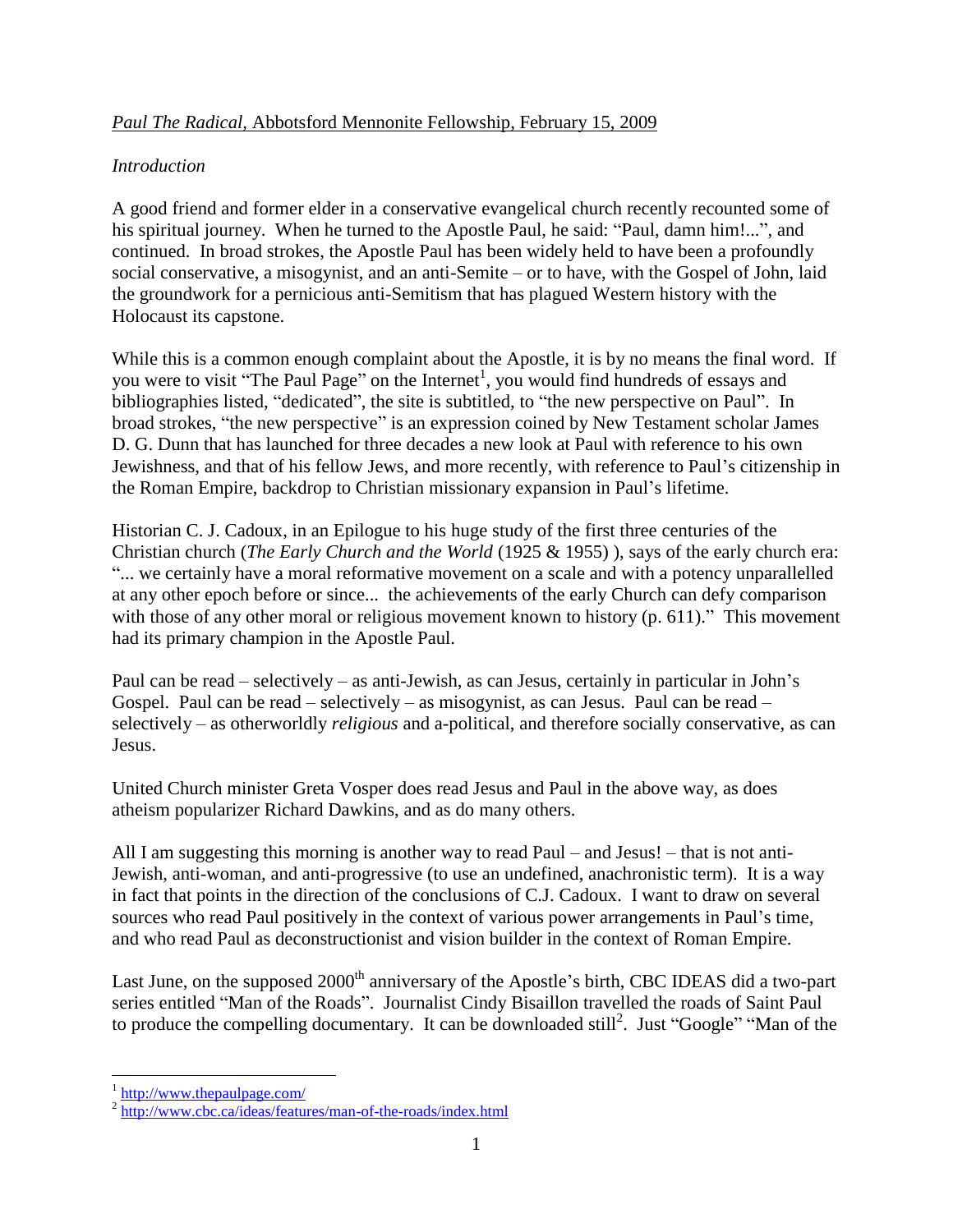Roads" – CBC IDEAS, or ask me for the address. This documentary pointed likewise in the direction of "the new perspective" readings, in particular with reference to Empire.

# *Is Paul the Father of Misogyny and Antisemitism?*

Jewish-feminist Pauline scholar Pamela Eisenbaum asked the question directly, "Is Paul the Father of Misogyny and Antisemitism?", in an article now accessible on the Internet<sup>3</sup>. She wrote:

What's a nice Jewish feminist doing studying the apostle Paul? After all, from a Jewish perspective, Paul is a heretic who had a demented view of Judaism. From a feminist perspective, Paul is an ally of Christian conservatives who wish to keep women in a subordinate position to men.

Through her research, she became convinced that the Apostle Paul was one of the first in Western history to address the issues of multiculturalism. She also became convinced that Paul"s view of Judaism and of women can be summed up in the dictum found in Galatians 3:28: "*There is no longer Jew or Greek, there is no longer slave or free, there is no longer male and female, for all of you are one in Christ Jesus.* [NRSV]"

While she admits that Paul"s writings seem at times to lead to anti-Semitism and misogyny, and that they can be variously interpreted, she believes "that Paul assumed human difference is a God-given part of creation, and more importantly, that it is an essential aspect of Paul"s utopian vision." Rather than breaking down differences such as between Jew and Gentile, Paul instead wants to build family out of precisely those differences. In the end, Paul believed that "in Christ" all the nations would in fact become one family. She concludes:

In sum, I do not believe the dictum in Gal. 3:28 as used by Paul was meant to articulate the destruction of human categories of existence so that people might share the same human essence. Rather, he articulated the construction of new human social relations based on the model of family. Gal. 3:28 encapsulates the message that people who are different can, if they so choose, come to understand themselves as meaningfully related to each other, committed to their well being, and part of a shared world.

This is a radical multicultural vision still being worked on 21 centuries later! By extension, this vision extends to all other areas of what theologian Walter Wink calls "the domination system", by which political oppression is maintained. This is the ultimate contrary of social conservatism of which Paul has so often been accused.

A further aspect of this is the way by which traditional household codes in Paul are radicalized through the language of "put on/clothe yourselves with", in Greek *enduo*, which usually is completed with "the Lord Jesus Christ", or descriptors that evoke the way of Christ. Paul addresses various ancient power imbalances, namely: male over female; Gentile over Jew; free over slave; parent over child; and in Romans 13, state over citizen. In all these texts, there is a call to *enduo* the Lord Jesus Christ. This means a radical nonviolent subversion of all dominating power arrangements. The best study on this still is Walter Wink"s *Engaging the* 

 $\overline{a}$ 

<sup>&</sup>lt;sup>3</sup> <http://www.crosscurrents.org/eisenbaum.htm>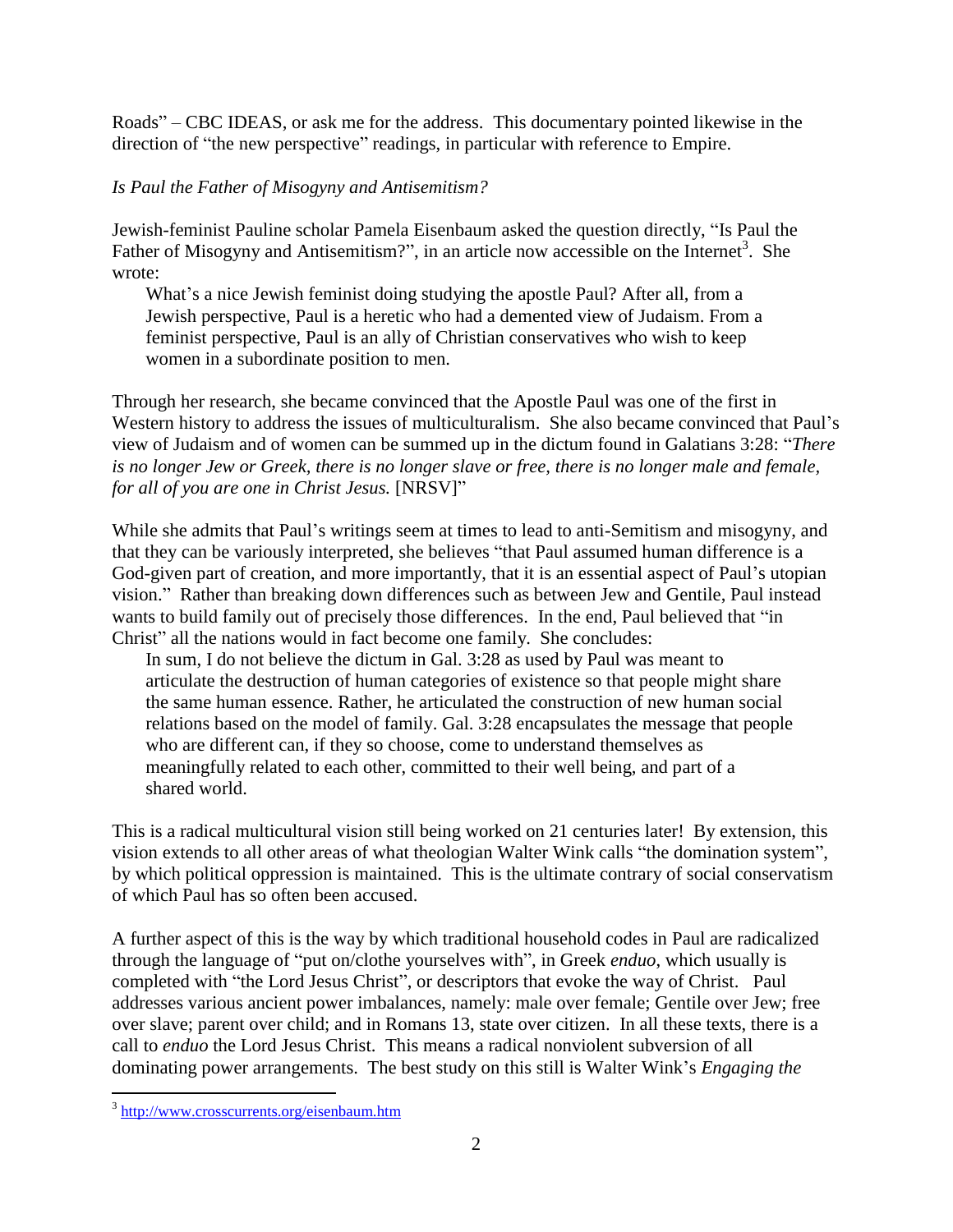*Powers: Discernment and Resistance in a World of Domination*. The very language of *enduo* is present in the Galatians 3 passage as well. It is a radical vision of the subversion of the politics of oppression.

# *Paul and Empire*

As mentioned, in the past 30 years of New Testament studies, there has also been an increasing amount of work done on the New Testament in the context of empire. This is viewed as extension of "the new perspective" movement on reading Paul. Richard Horsley is in the forefront of these inquiries, and critiques "the new perspective" precisely for its acquiescence that Paul was offering an alternative *religion* to that of Judaism, albeit imbued with Judaism, rather than an alternative *empire* to that of Rome. At the beginning of the book he edited, *Paul and Empire: Religion and Power in Roman Imperial Society*, he writes:

Christianity was a product of empire. In one of the great ironies of history, what became the established religion of empire started as an anti-imperial movement (p. 1).

In four parts, various writers investigate Paul"s fervent radicalism in response to Empire. Over against (Part I) "The Gospel of Imperial Salvation", where the imperial cult was the "very form by which imperial power relations were constituted (p. 4).", Paul taught that Jesus Christ is Lord. Over against (Part II) "Patronage, Priesthoods, and Power" that were hierarchical and oppressive to the core, and normative in the Roman Empire, Paul taught "patterns of horizontal reciprocal socio-economic relations with which the Jesus Movement(s) began (p. 5)." Part III, "Paul's Counter-Imperial Gospel" as well had less to do with justification through faith as Augustine and Luther understood this, or a new religion offered – Christianity – over against an old – Judaism, but "Paul"s gospel stands counter primarily to the Roman imperial order (p. 7)". Finally, Paul"s missionary enterprise was directed to nothing other than (Part IV) "Building an Alternative Society". Horsley writes that "It is simply anachronistic to think that Paul was founding a religion called Christianity that broke away from a religion called Judaism (p. 8)." Instead, "in his mission Paul was building an international alternative society (the 'assembly') based on local egalitarian communities ("assemblies") (p. 8)."

Rather than summarize these four parts, which would be very lengthy. I decided I"d follow the thought of a much shorter essay by New Testament scholar N.T. Wright that covers the same material. Wright by many is considered the world"s leading New Testament scholar. The essay is entitled "Paul's Gospel and Caesar's Empire", and is available online<sup>4</sup>.

Wright begins by explaining that the issue in the title of his talk is at the cutting edge of contemporary studies of Paul.

I would highlight, rather, the study of the interface and conflict between Paul"s gospel, the message about the crucified Jesus, and the world in which his entire ministry was conducted, the world in which Caesar not only held sway but exercised power through his divine claim. What happens when we line up Paul's gospel with Caesar's empire?

Wright begins by discussing Horsley"s edited book already alluded to, that he considers a major contribution to this new discussion of the Apostle Paul. I"ll cite one paragraph at length:

 $\overline{a}$ 

<sup>&</sup>lt;sup>4</sup> <http://www.ctinquiry.org/publications/wright.htm>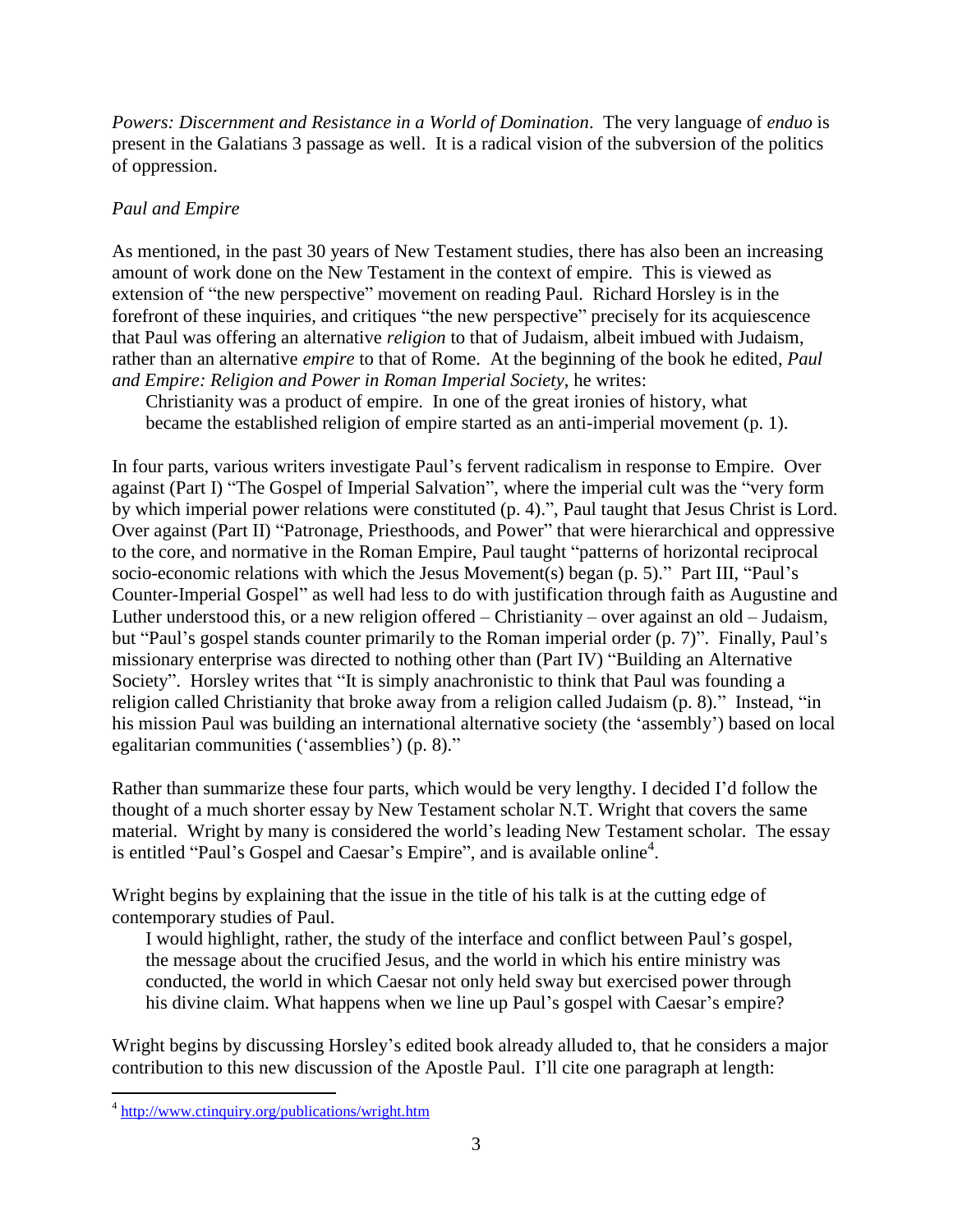The book thus invites us to approach what has been called Paul"s theology, and to find in it, not simply a few social or political "implications", to be left safely to the final chapters of a lengthy theological tome, but a major challenge to precisely that imperial cult and ideology which was part of the air Paul and his converts breathed. His missionary work, it appears (I am here summing up in my own way what I take to be the book"s central thrust), must be conceived not simply in terms of a traveling evangelist offering people a new religious experience, but of an ambassador for a king-in-waiting, establishing cells of people loyal to this new king, and ordering their lives according to his story, his symbols, and his praxis, and their minds according to his truth. This could only be construed as deeply counter-imperial, as subversive to the whole edifice of the Roman Empire; and there is in fact plenty of evidence that Paul intended it to be so construed, and that when he ended up in prison as a result of his work he took it as a sign that he had been doing his job properly.

Wright discusses four specific issues in Paul"s teaching *vis à vis* Empire.

*First* is the word "gospel", which had two meanings for Paul: one with reference to the fulfilment of Isaiah's prophecy; the other with reference to the Roman Empire. Wright explains: It is important to stress, as Paul would do himself were he not so muzzled by his interpreters, that when he referred to "the gospel" he was not talking about a scheme of soteriology [salvation]. Nor was he offering people a new way of being what we would call "religious". Despite the way Protestantism has used the phrase (making it denote, as it never does in Paul, the doctrine of justification by faith), for Paul "the gospel" is the announcement that the crucified and risen Jesus of Nazareth is Israel"s Messiah and the world"s Lord. It is, in other words, the thoroughly Jewish, and indeed Isaianic, message which challenges the royal and imperial messages in Paul"s world. … Practically, this means that Paul, in announcing the gospel, was more like a royal herald than a religious preacher or theological teacher.

This was direct challenge to Caesar.

*Second*, the content of the gospel. Paul thought of Christ as Messiah in fulfilment of Jewish hope.

Caesar demanded worship as well as "secular" obedience; not just taxes, but sacrifices. He was well on the way to becoming the supreme divinity in the Greco-Roman world, maintaining his vast empire not simply by force, though there was of course plenty of that, but by the development of a flourishing religion that seemed to be trumping most others either by absorption or by greater attraction. Caesar, by being a servant of the state, had provided justice and peace to the whole world. He was therefore to be hailed as Lord, and trusted as Savior. This is the world in which Paul announced that Jesus, the Jewish Messiah, was Savior and Lord.

This was radical challenge to Caesar"s claim. And, in Paul"s use of the language of Philippians 2, Paul posited the divine Jesus against the pretensions to divinity of Caesar. This was social subversion and political sedition. It was also ultimately suicide, since Paul was executed by Emperor Nero in A.D. 64.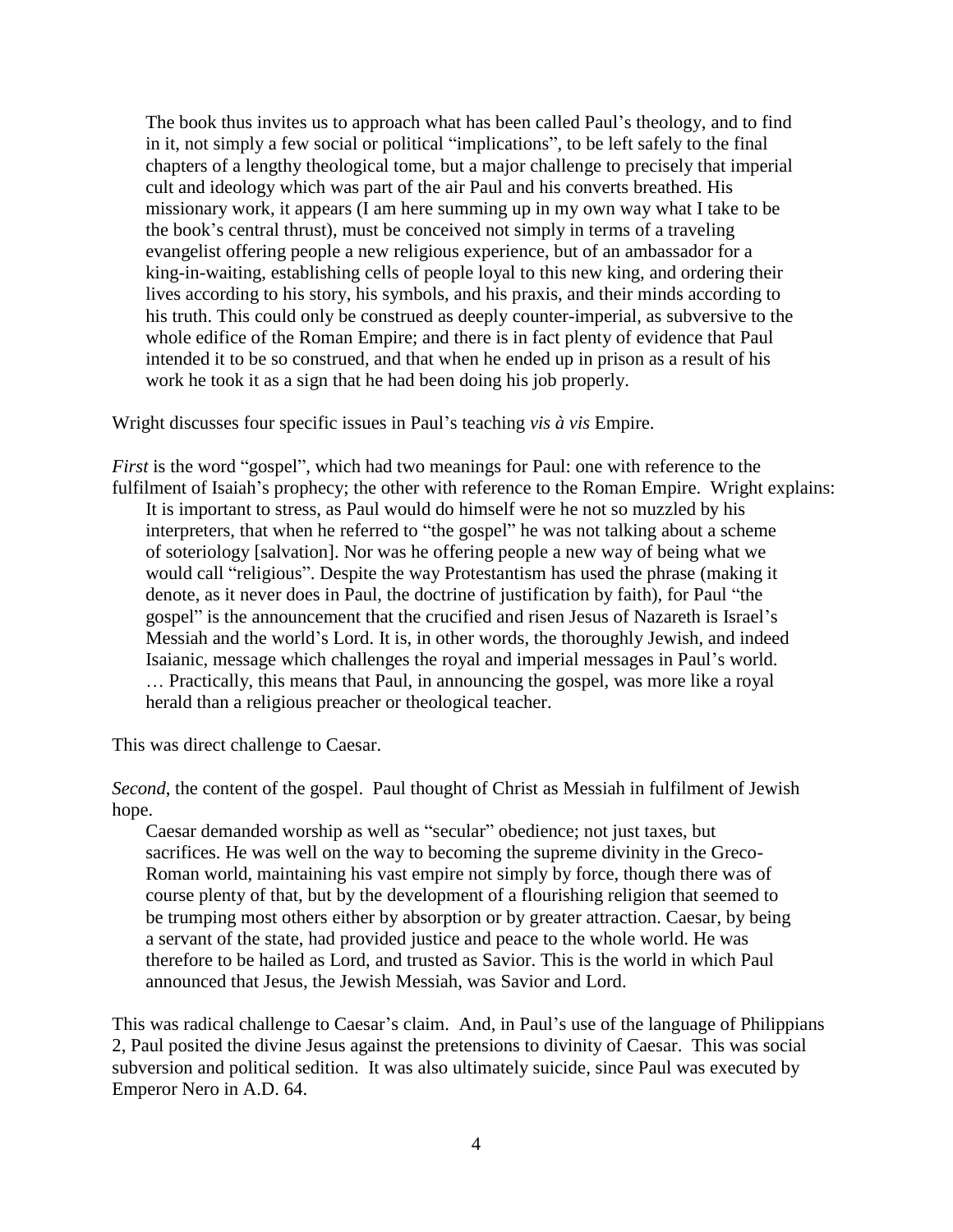*Third*, God's justice is revealed in the "gospel" Paul proclaimed. Paul uses a distinct Greek word, here that is socially radical to the core: *dikaiosyne*. "The Greek terms for "righteousness/justice! justification" derive from the same lexical root *(dik* stem), as does the corresponding Hebrew terminology *(sdq* root). They are part and parcel of the same basic concept (Christopher Marshall in "Paul and Christian Social Responsibility")." The original reader was taken to an understanding of justice where

The basic idea behind the biblical notion of righteousness is "doing what is right", living in a condition of 'all-rightness', maintaining right relationships, both with God and with other members of the community. To be righteous is to do justice, that is, to bring about harmony and well-being in *all* one's relationships, both individual and communal, and especially by defending the oppressed. Righteousness and justice are relational categories before they are moral or legal ones. So when the biblical writers ascribe righteousness to God (as Paul does in Romans), they are referring primarily to God's faithfulness in his relationships with people, and to God's actions in the world to secure justice for the oppressed. The righteousness of God is essentially the saving action of a faithful, covenant-keeping God on behalf of those in need (*ibid*).

This kind of "justice" is hardly *status quo* justice! "What is right", for instance, in the case of slave-owner Philemon, when Paul urged him to treat runaway slave Onesimus as a brother, took about 1800 years to work itself out into a Christian-led abolitionist movement in Britain and America! One can also say that this kind of justice finally worked itself out with reference to religious tolerance in the  $16<sup>th</sup>$  century, with Anabaptists in the vanguard. This kind of justice also emerged powerfully amongst a few evangelical women leaders in the American 19<sup>th</sup> century, that eventually led to the suffragette movement in the late  $19<sup>th</sup>$  century/early  $20<sup>th</sup>$ century, and ultimately to the women"s liberation movement in the 1960"s.

This kind of justice is above all aggressively *restorative*, because God is that way. The "gospel" of this justice is something to crow about, unlike Caesar"s false justice that was violent to the core. I shall return to this kind of justice-reading of Paul.

*Fourth*, and finally, without going into detail, the Apostle Paul in the third chapter of Philippians gives a coded challenge to Empire, in which he claims that "Jesus is Lord, and Caesar isn"t. Caesar's empire, of which Philippi is a colonial outpost, is the parody; Jesus' empire, of which the Philippian church is a colonial outpost, is the reality."

Two massive studies of New Testament ethics have emerged in the past dozen years, the more recent by American Mennonite theologian Willard Swartley, the other by American New Testament theologian Richard Hays. Swartley"s is entitled *Covenant of Peace: The Missing Peace in New Testament Theology and Ethics.* The other is entitled *The Moral Vision of the New Testament: Community, Cross, New Creation.* They both read Paul in the same direction I have presented today.

What I have said about Paul until now has been both a negative and a positive. On the negative pole, I have drawn on a Jewish-feminist Pauline scholar to challenge a widely held view that Paul was misogynist and anti-Semitic. Instead, Paul was radically egalitarian and profoundly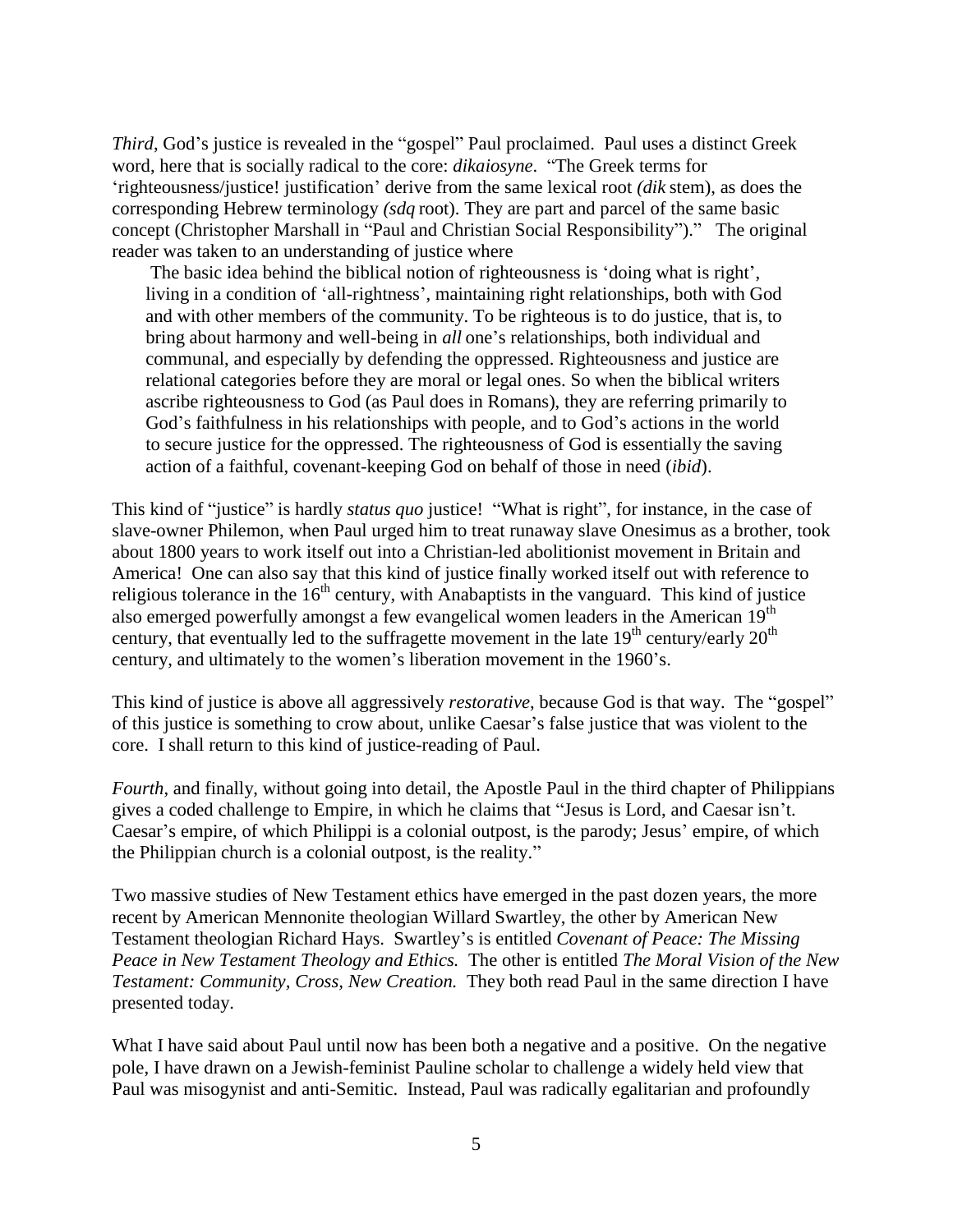inclusive of Jews, of women, and of slaves and all God's people in a new vision of family *in Christ* designed to encompass the globe. Sadly, it has often been the Church in its definitive break with Judaism in the late second century, and in its fourth-century post-Constantinian embrace of Empire that has perpetuated Empire values to this day. An outstanding study by Alistair Kee testifies to this reversal of Jesus" and Paul"s vision for the new communities in Christ. It is entitled *Constantine versus Christ: The Triumph of Ideology.* Kee writes:

But there is one conquest made by Constantine, the effect of which still continues to the present day, his most surprising yet least acknowledged... He conquered the Christian church. The conquest was complete, extending over doctrine, liturgy, art and architecture, comity, ethos and ethics. And this is the greatest irony, that Constantine achieved by kindness what his predecessors had not been able to achieve by force. Without a threat or a blow, and all unsuspecting, the Christians were led into captivity and their religion transformed into a new imperial cult.... But this achievement, unheralded then, unrecognized now, represents Constantine"s greatest conquest, the one which has persisted largely unchallenged through the centuries in Europe and wherever European Christianity has spread (p. 154).

The writer adds that "the reign of Constantine is a fundamental turning-point in the history of Europe, and not only Europe. From that time the imperial ideology, with all its implications for the accumulation of wealth and the exercise of power over the weak, was given religious legitimation by the church (Kee, 1982, p. 168)." The *persecuted* Church too easily became the *persecuting* Church in its response to pagans, Jews, other outsiders, and eventually criminals.

As to Empire, Paul was radically deconstructionist in counter posing Jesus as Saviour and Lord over against all imperial pretension. This of course has profound implications for today, which amongst many others Richard Horsley presents in *Jesus and Empire: The Kingdom of God and the New World Disorder.* 

#### *Justice*

One example of that in the area of justice is Christopher Marshall"s *Beyond Retribution: A New Testament Vision for Justice, Crime, and Punishment.* The entire theological treatment, drawing significantly upon Paul, points away from all forms of violent retribution of criminal, towards peacemaking and restoration.

In the second part of his book Marshall considers "The Arena of Saving Justice", with a look at Paul and Jesus, seeing in Paul *Justice As the Heart of the Gospel, Divine Justice as Restorative Justice, Justification by Faith as Restorative Justice,* and the work of Christ (atonement) as *Redemptive Solidarity, Not Penal Substitution* (all section titles in the book). With this last heading Marshall challenges directly a reading of Paul about the longstanding dominance of atonement as "satisfaction" and "penal substitution", both retributive constructs, which historian Timothy Gorringe in a study of the impact of such understanding upon the development of western criminal law declares to be a "mysticism of pain which promises redemption to those who pay in blood (*God's Just Vengeance* (Cambridge, 1996) )". I contributed to a book of essays entitle *Stricken By God?: Nonviolent Identification and the Victory of Christ* that likewise presents this reading of atonement. Marshall writes: "The logic of the cross actually confounds the principle of retributive justice, for salvation is achieved not by the offender compensating for